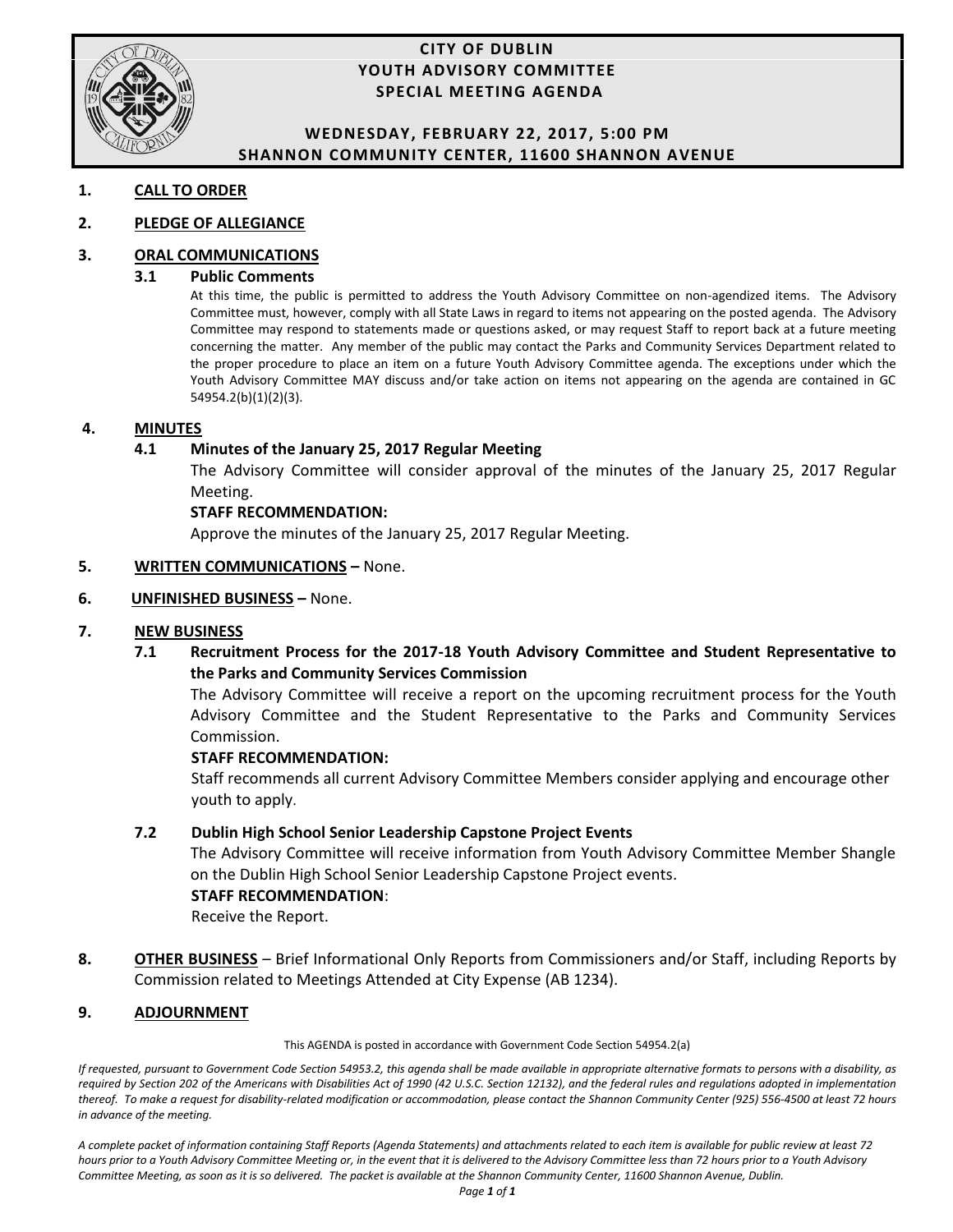

# STAFF REPORT YOUTH ADVISORY COMMITTEE

| DATE:           | <b>February 22, 2017</b>                                                        |
|-----------------|---------------------------------------------------------------------------------|
| TO:             | Honorable Chair and Committee Members                                           |
| <b>FROM:</b>    | Lisa McPherson, Recreation Supervisor                                           |
| <b>SUBJECT:</b> | Minutes of the January 25, 2017 Regular Meeting of the Youth Advisory Committee |

# EXECUTIVE SUMMARY:

The Youth Advisory Committee will consider approval of the minutes of the January 25, 2017 Regular Meeting of the Youth Advisory Committee.

# FINANCIAL IMPACT:

None.

# RECOMMENDATION:

Approve the minutes of the January 25, 2017 Regular Meeting of the Youth Advisory Committee.

# DESCRIPTION:

The Youth Advisory Committee will consider approval of the minutes of the January 25, 2017 Regular Meeting of the Youth Advisory Committee.

# NOTICING REQUIREMENTS/PUBLIC OUTREACH:

None.

# ATTACHMENTS:

1. Draft Minutes of the January 25, 2017 Regular Meeting of the Youth Advisory Committee.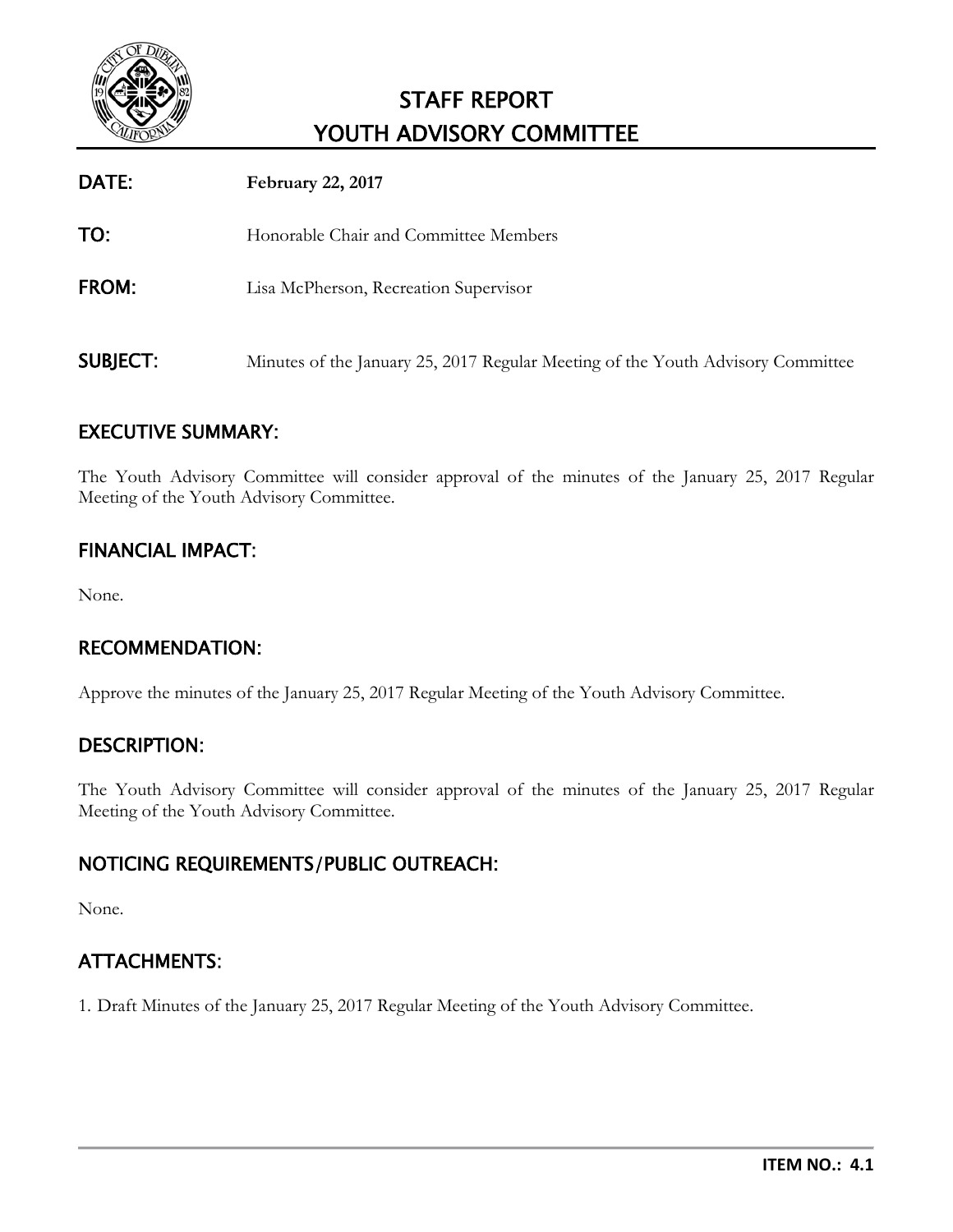

# **YOUTH ADVISORY COMMITTEE**

# **REGULAR MEETING**

*Draft Minutes*

# **CITY OF DUBLIN**

January 25, 2017

**The January 25, 2017 meeting of the Youth Advisory Committee was called to order at 7:01 PM at the Dublin Senior Center by Chair Butler.**

#### **PLEDGE OF ALLEGIANCE**

The Pledge of Allegiance was recited by those present.

#### **ROLL CALL**

|                           | Committee Members (CM) Present: Alini, Batra, Brakeman, Butler, Goel, Kolan, Mahadeshwar, |
|---------------------------|-------------------------------------------------------------------------------------------|
|                           | Nuruddin, Shangle, Tran, Wang, Wong, Zhu                                                  |
| Committee Members Absent: | Bruckhorst, Mitr, Imran                                                                   |
| Liaison Present:          | Bedi, Parks and Community Services Commission Liaison                                     |
| Staff Present:            | McPherson, Dublin Police Officer Snider                                                   |

#### **ORAL COMMUNICATIONS**

**3.1 Public Comments** – None.

#### **APPROVAL OF MINUTES**

# **4.1 Minutes of the December 7, 2016 Special Meeting**

On a motion by CM Shangle, seconded by CM Mahadeshwar, and by a vote of 13-0-0, with Committee Members Bruckhorst, Mitr and Imran absent, the Youth Advisory Committee voted to approve the minutes of the Special Meeting of December 7, 2016, as presented.

#### **WRITTEN COMMUNICATIONS** – None.

#### **UNFINISHED BUSINESS** – None.

#### **NEW BUSINESS**

# **7.1 Shamrock 5K Run & Walk**

Recreation Supervisor, Lisa McPherson, presented the Staff Report. CM Butler emphasized the importance for Committee Members to volunteer and assist Staff at the event.

# *ACTION*

The Advisory Committee received the Report.

# **7.2 Dublin Benefit Concert Subcommittee**

Recreation Supervisor, Lisa McPherson, presented the Staff Report. CM Butler emphasized the importance for Committee Members to serve on the subcommittee.

By a vote of 13-0-0, with Committee Members Bruckhorst, Mitr and Imran absent, the Youth Advisory Committee took the following action: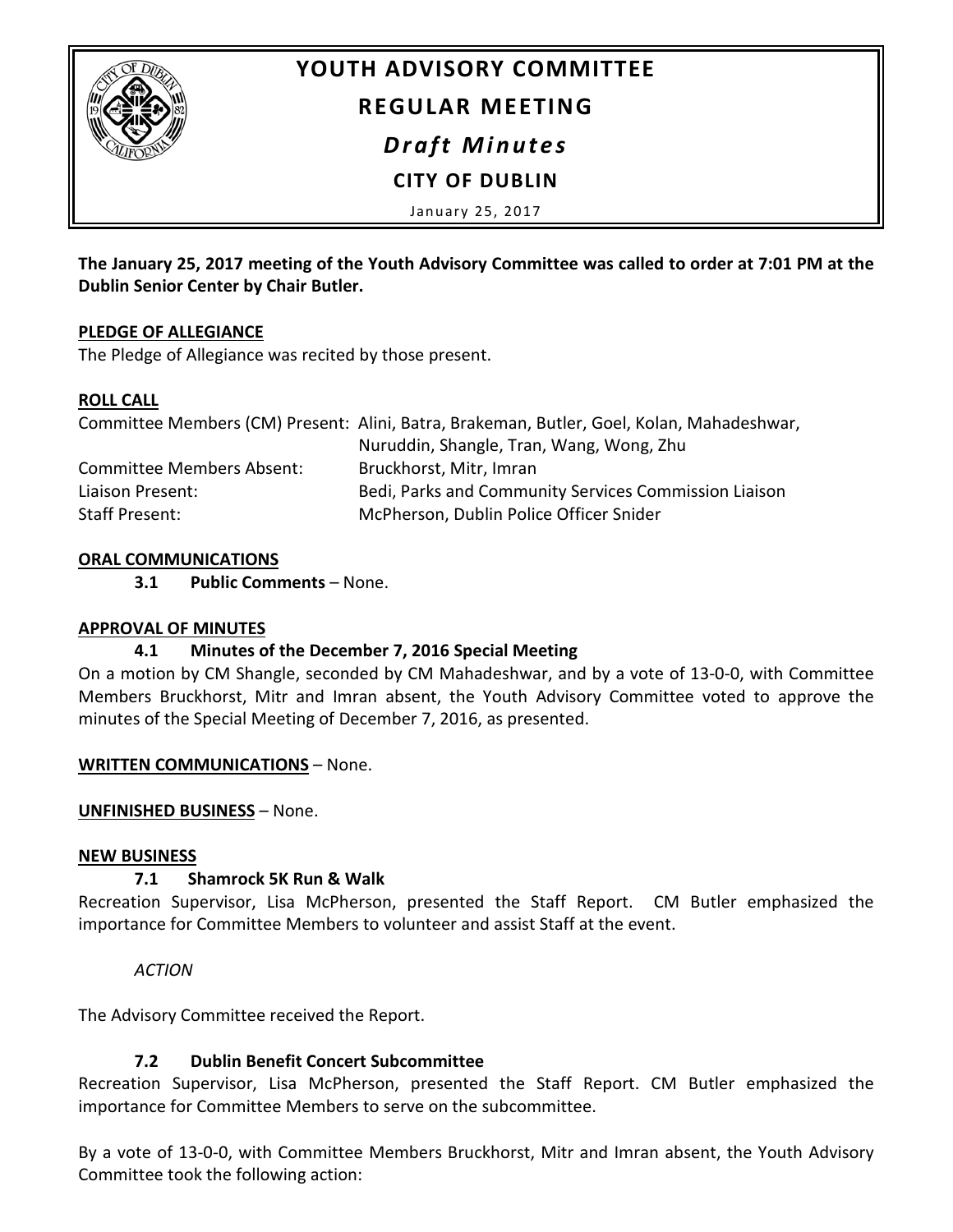#### *ACTION*

Voted to appoint Youth Advisory Committee Members Batra, Nuruddin and Wong and member of the public Nikolai Peram to serve on the Dublin Benefit Concert Subcommittee.

#### **7.3 Tri-Valley Teen Job and Career Fair**

Recreation Supervisor, Lisa McPherson, presented the Staff Report. CM Butler emphasized the importance for Committee Members to attend the Tri-Valley Teen Job and Career Fair.

*ACTION*

The Advisory Committee received the Report.

#### **7.4 Youth Advisory Committee Booth at the City's St. Patrick's Day Festival**

Recreation Supervisor, Lisa McPherson, presented the Staff Report. CM Butler emphasized the importance for Committee Members to volunteer at the Youth Advisory Committee booth.

*ACTION*

The Advisory Committee received the Report.

#### **OTHER BUSINESS**

The Advisory Committee Members provided brief reports on upcoming events.

#### **ADJOURNMENT**

Being no further business, the meeting adjourned at 7:35 PM.

Minutes prepared by Lisa McPherson, Recreation Supervisor.

\_\_\_\_\_\_\_\_\_\_\_\_\_\_\_\_\_\_\_\_\_\_\_\_\_\_\_\_\_\_ Chairperson

ATTEST: \_\_\_\_\_\_\_\_\_\_\_\_\_\_\_\_\_\_\_\_\_\_\_\_\_\_\_\_\_\_\_\_\_

 Lisa McPherson Recreation Supervisor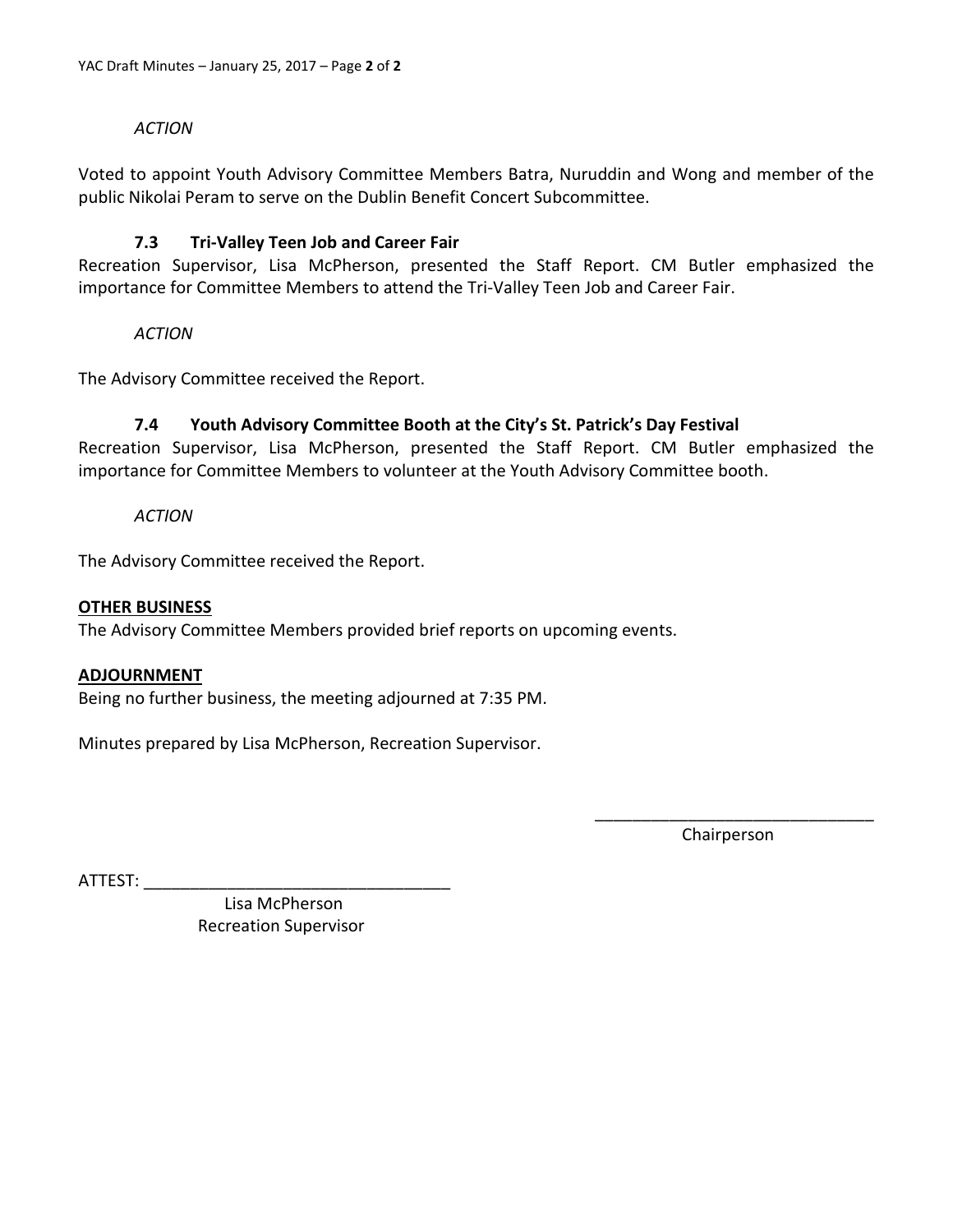

# STAFF REPORT YOUTH ADVISORY COMMITTEE

| DATE:           | <b>February 22, 2017</b>                                                                                                                  |
|-----------------|-------------------------------------------------------------------------------------------------------------------------------------------|
| TO:             | Honorable Chair and Committee Members                                                                                                     |
| <b>FROM:</b>    | Lisa McPherson, Recreation Supervisor                                                                                                     |
| <b>SUBJECT:</b> | Recruitment Process for the 2017-18 Youth Advisory Committee and Student<br>Representative to the Parks and Community Services Commission |

# EXECUTIVE SUMMARY:

The Youth Advisory Committee will receive a report regarding the upcoming Youth Advisory Committee and Student Representative to the Parks and Community Services Commission recruitment process for the 2017-18 terms.

# FINANCIAL IMPACT:

None.

# RECOMMENDATION:

Staff recommends current Advisory Committee Members consider applying and encourage other youth to apply.

# DESCRIPTION:

The Youth Advisory Committee (YAC) and Student Representative to the Parks and Community Services Commission (Student Representative) each have twelve-month terms that run from June through May for YAC and July through June for the Student Representative. The recruitment period typically takes place in the spring of each year and the positions are appointed by the City Council, typically in May. Applicants must be Dublin residents.

#### Youth Advisory Committee

The Youth Advisory Committee is comprised of sixteen middle and high school student members; thirteen regular members and three alternate members. The Advisory Committee generally meets on the fourth Wednesday of every month at the Dublin Senior Center at 7:00 PM and has the following general responsibilities:

• Provide input on youth services and programming to the Parks and Community Services Commission, City Council and to City Staff.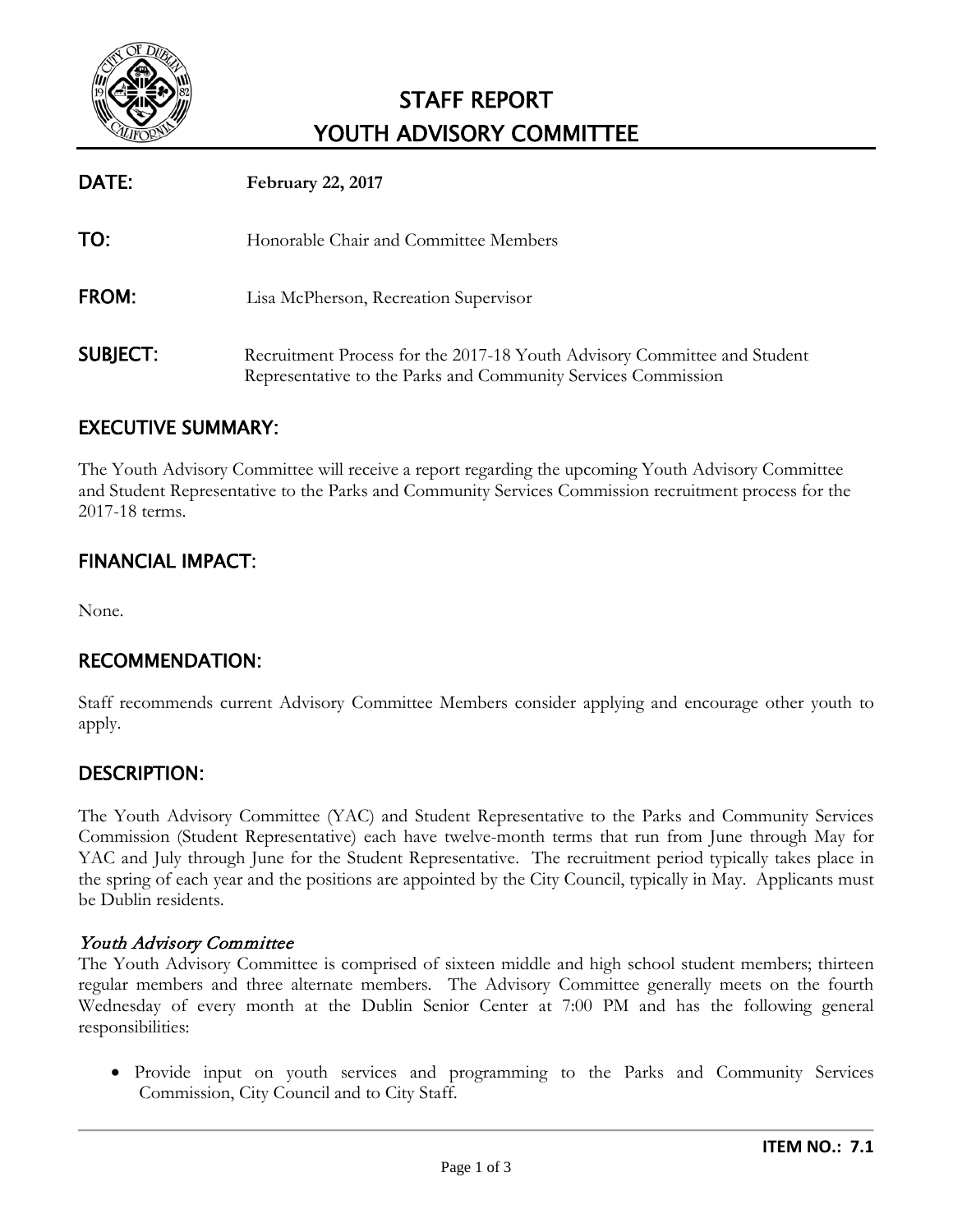- Address issues that affect youth in the community.
- Assist with the promotion and implementation of youth activities.
- Generate an annual report on the progress of the Youth Advisory Committee.

Additionally, Committee Members are expected to attend all regular meetings and subcommittee meetings as assigned; attend the activities planned and sponsored by the Advisory Committee; promote youth activities; and provide support for successful implementation of youth activities and programs.

#### Student Representative

The Student Representative to the Parks and Community Services Commission is a high school student that is one of the six members of the Parks and Community Services Commission. The Commission generally meets on the third Monday of every month at the Civic Center at 7:00 PM and has the following general responsibilities:

- Consider and make recommendations as it deems necessary to the City Council and to City Staff in all matters pertaining to the operation and maintenance of an effective, efficient, and adequate program of parks, recreation and community services for the citizens of Dublin.
- Accept and consider recommendations from the Senior Center Advisory Committee and the Youth Advisory Committee, and forward the recommendations to the City Council, as appropriate.

#### Application Process

The application period will begin Friday, February 24, 2017 and end on Friday, March 24, 2017. Applications will be available online at [www.dublin.ca.gov](http://www.dublin.ca.gov/) starting Friday, February 24, 2017. This year's application process will include the following elements:

- Online application form.
- One Letter of recommendation is required for Youth Advisory Committee applications.
- Two letters of recommendation will be required for the Student Representative applications.
- A formal interview process for selected applicants may take place.
- Applicants are strongly encouraged to attend at least one City Council or Commission meeting prior to completing the application and before the application deadline of March 24. In the event meeting dates/times are rescheduled, all meeting dates should be confirmed at [www.dublin.ca.gov](http://www.dublin.ca.gov/) prior to the meeting date.
	- o The City Council has two upcoming scheduled meetings on Tuesday, March 7, 2017 and Tuesday, March 21, 2017 at the Civic Center at 7:00 PM.
	- o The Heritage and Cultural Arts Commission has an upcoming scheduled meeting on Thursday, March 9, 2017 at the Civic Center at 7:00 PM.
	- o The Parks and Community Services Commission has an upcoming scheduled meeting on Monday, March 20, 2017 at the Civic Center at 7:00 PM.
	- o The YAC has an upcoming scheduled meeting on Wednesday, March 22, 2017 at the Dublin Senior Center at 7:00 PM.
	- o The Human Services Commission has an upcoming scheduled meeting on Thursday, March 23, 2017 at the Civic Center at 6:00 PM.

Students interested in applying for the Youth Advisory Committee or Student Representative positions will need to submit a completed online application by the deadline of Friday, March 24, 2017. All application materials, including letters of recommendation, must be received by the deadline.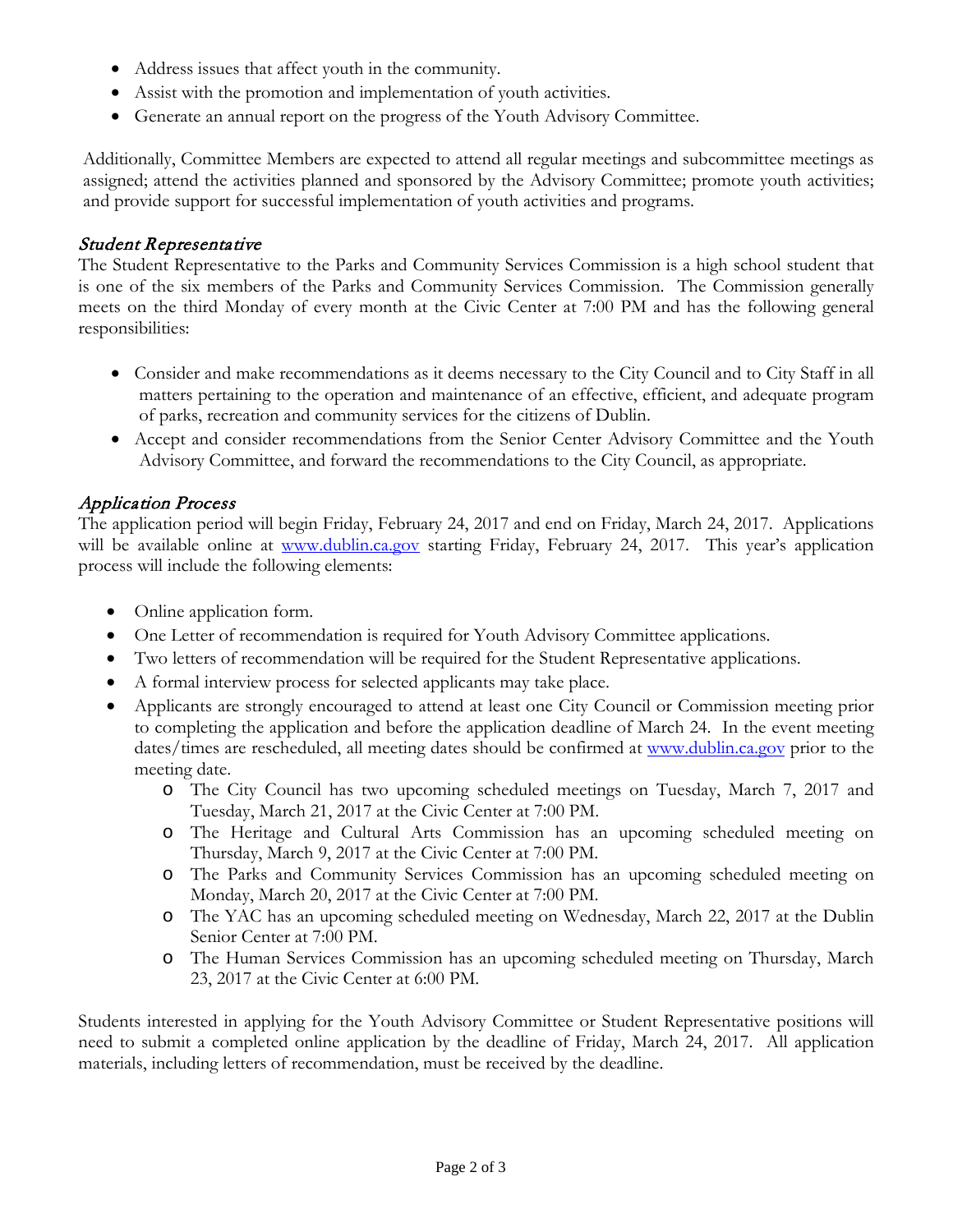# NOTICING REQUIREMENTS/PUBLIC OUTREACH:

None.

# ATTACHMENTS:

None.